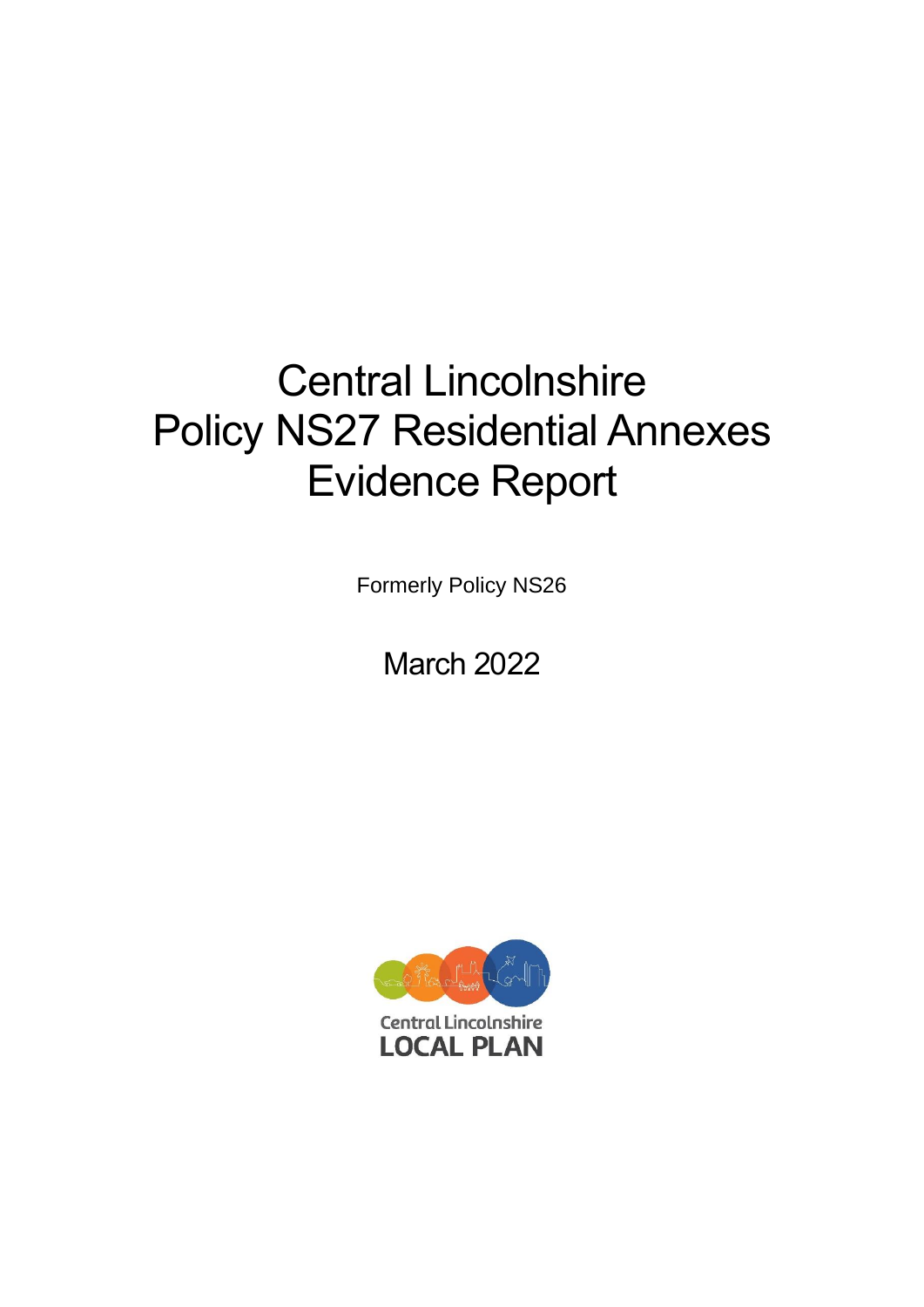# **Contents**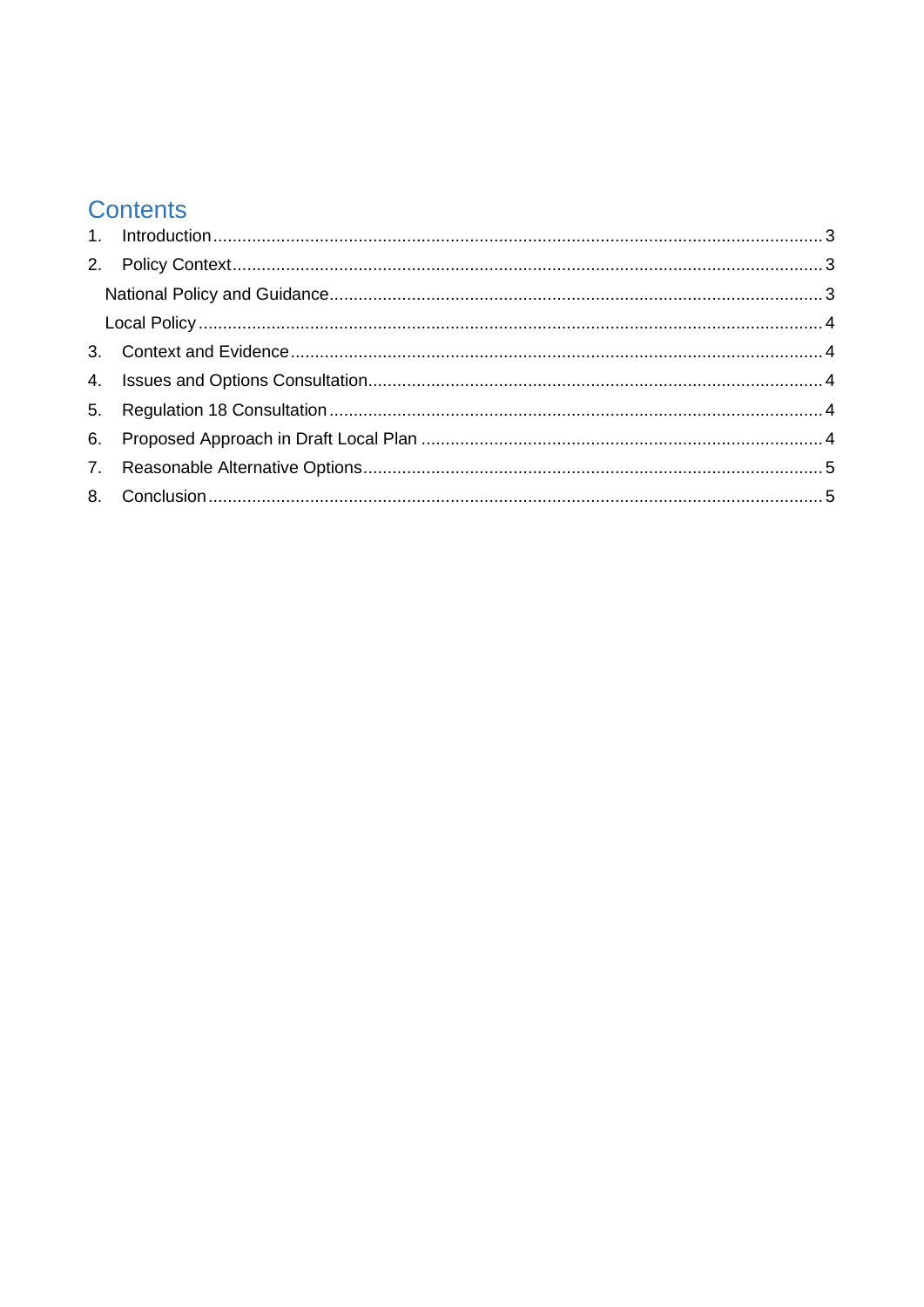### <span id="page-2-0"></span>1. Introduction

- 1.1. The Central Lincolnshire Local Plan is being updated since the first Local Plan for Central Lincolnshire, an area covering the districts of City of Lincoln, North Kesteven and West Lindsey, was adopted in April 2017.
- 1.2. This Evidence Report (which is one of a collection) provides background information and justification for Policy NS27, which relates to residential annexes.

### <span id="page-2-1"></span>2. Policy Context

#### National Policy and Guidance

- <span id="page-2-2"></span>2.1. Since the Central Lincolnshire Plan was adopted the National Planning Policy Framework (NPPF) was updated in July 2018 with subsequent additional changes being published in February 2019, and a further update in July 2021.
- 2.2. Paragraph 7 of the NPPF explains that:

"*The purpose of the planning system is to contribute to the achievement of sustainable development. At a very high level, the objective of sustainable development can be summarised as meeting the needs of the present without compromising the ability of future generations to meet their own needs."*

2.3. Paragraph 8 goes on to state that:

*"Achieving sustainable development means that the planning system has three overarching objectives, which are interdependent and need to be pursued in mutually supportive ways (so that opportunities can be taken to secure net gains across each of the different objectives):*

*… b) a social objective – to support strong, vibrant and healthy communities, by ensuring that a sufficient number and range of homes can be provided to meet the needs of present and future generations; and by fostering well-designed, beautiful and safe places, with accessible services and open spaces that reflect current and future needs and support communities' health, social and cultural well-being; and…"*

- 2.4. Section 5 relates to Delivering a sufficient supply of homes. Specifically relevant to this policy are:
- 2.5. Paragraph 62, which states *"…the size, type and tenure of housing needed for different groups in the community should be assessed and reflected in planning policies (including, but not limited to, those who require affordable housing, families with children, older people, students, people with disabilities, service families, travellers, people who rent their homes and people wishing to commission or build their own homes)."*
- 2.6. Section 12 relates to 'Achieving well-designed places'. Paragraph 126 in particular states *"…Good design is a key aspect of sustainable development, creates better places in which to live and work and helps make development acceptable to communities…."*
- 2.7. The Planning Practice Guidance (PPG) was first introduced in 2014 which offers 'live' government guidance. The PPG provides guidance to help in the implementation of policy in the NPPF.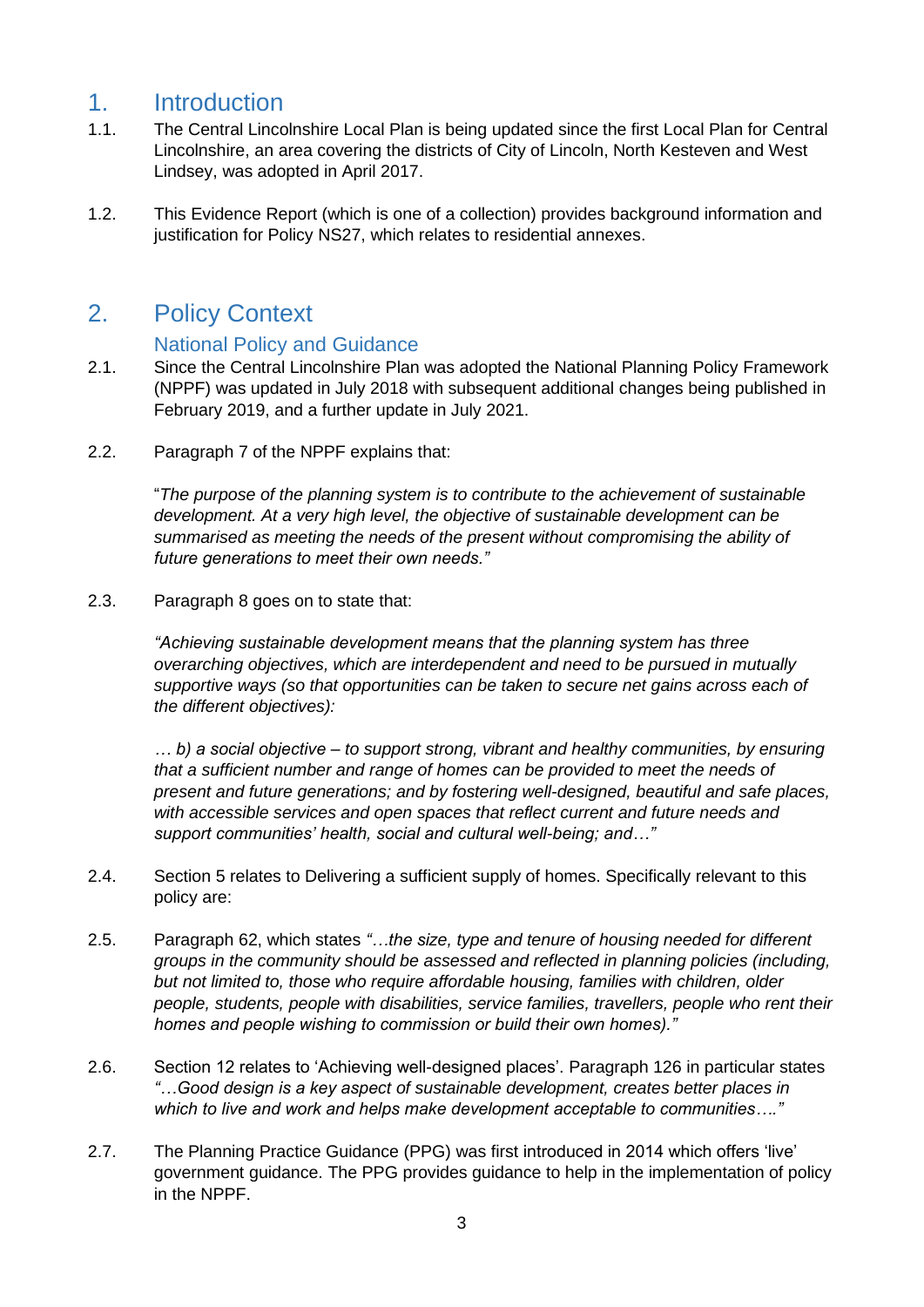- 2.8. One of the categories within the Planning Practice Guidance (PPG) is 'Housing needs of different groups'. This section of the PPG when read as a whole sets out how housing needs of different groups are to be assessed and planned for.
- 2.9. The PPG also includes a section in relation to Design which links to the National Design Guide.

#### Local Policy

<span id="page-3-0"></span>2.10. The adopted Local Plan does not include a specific policy in relation to residential annexes.

#### <span id="page-3-1"></span>3. Context and Evidence

3.1. Within Central Lincolnshire, there has been an increase in proposals for residential annexe development, and with it the potential for considerable impact upon the amenity and residents (both occupiers and neighbours) and potential impact on the character of these areas. In order to ensure that development of this type is appropriate for its setting and not detrimental to the amenity of residents a clear policy position to deal with these proposals would be beneficial.

#### <span id="page-3-2"></span>4. Issues and Options Consultation

4.1. The Issues and Options Consultation did not ask any specific questions in relation to residential annexes.

## <span id="page-3-3"></span>5. Regulation 18 Consultation

- 5.1 A Consultation Draft of the Local Plan was published for consultation between 30 June and 24 August 2021. During this eight week consultation comments were received on the plan, the policies within the plan, and supporting information and evidence.
- 5.2 Only a small number of comments were made in relation to this policy. The comments received have been summarised as follows:
	- Various comments broadly supporting the policy.
	- Various suggestions to provide clarity regarding detached annexes.
- 5.3 It is not considered necessary to make any changes to this policy in light of the comments received. It is considered that changes to address comments made would weaken the policy position in relation to residential annexes.

# <span id="page-3-4"></span>6. Proposed Approach in Draft Local Plan

6.1. The Draft Local Plan contains a policy that acknowledges the value of residential annexes as an important housing solution, while seeking to ensure that the design and amenity issues that can arise as a result of such development are addressed.